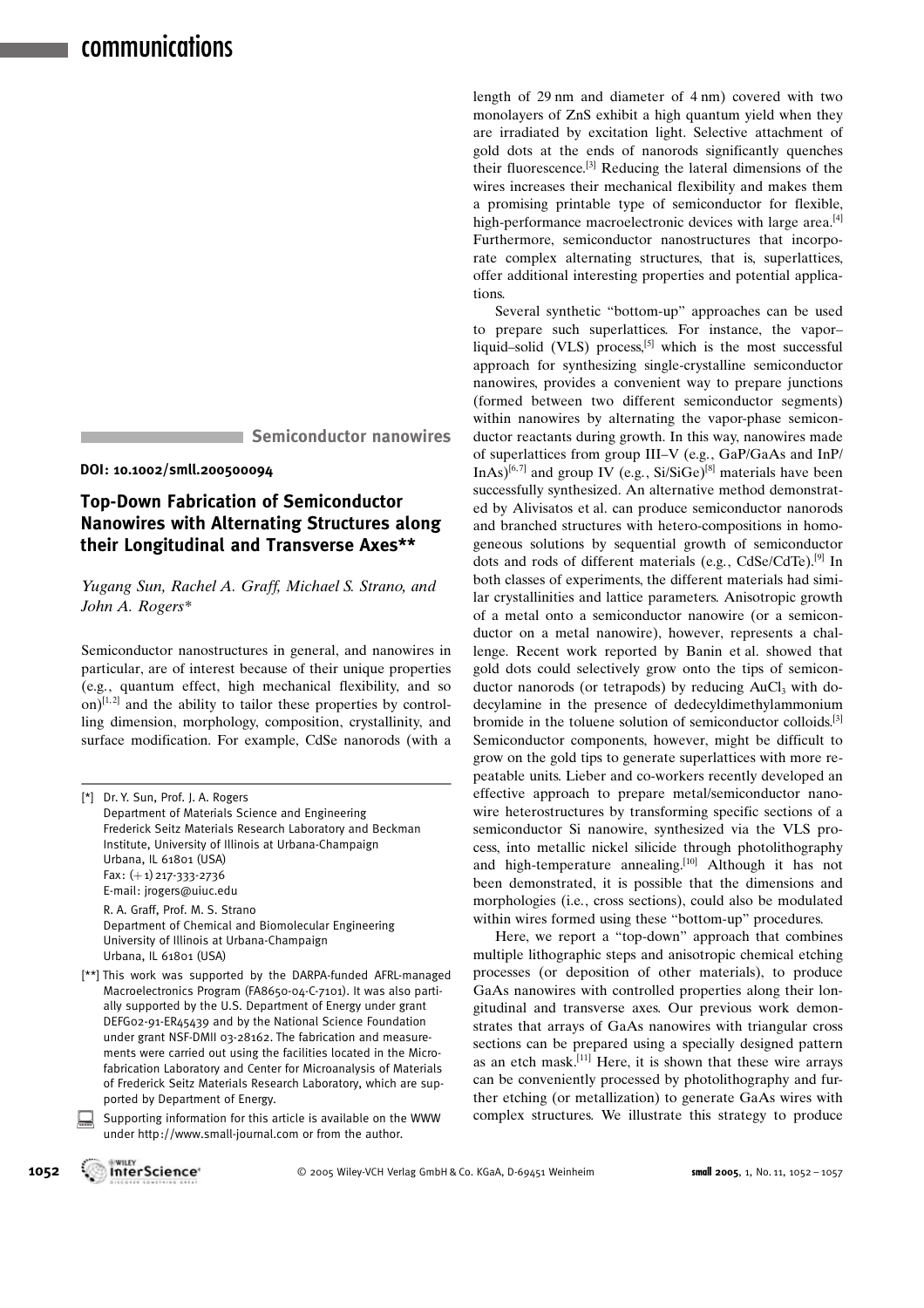

wire arrays that have controlled variations in dimension, composition, and morphology.

Figure 1 summarizes the steps for producing certain classes of structures. First, GaAs wire arrays are prepared by anisotropically etching a GaAs(100) wafer patterned



Figure 1. Schematic diagram for fabricating GaAs wires with alternating dimensions or compositions along their longitudinal axis. The steps include: i) preparing an array of GaAs wires with a triangular cross section from a GaAs(100) wafer patterned with mask stripes along the  $(0\overline{11})$  direction and anisotropically etched in an aqueous solution consisting of  $H_3PO_4$  (85 wt%),  $H_2O_2$  (30 wt%), and  $H_2O$ (1:13:12 in volume); ii) patterning the resultant wire array (after removal of the etch mask stripes) with photoresist lines perpendicular to the orientation of the GaAs wires; and iii) etching the GaAs wires using the photoresist as a mask to generate wires with alternating widths, or iv) depositing metals through the photoresist pattern to create GaAs wires with segments alternating in composition.

with mask stripes (SiO<sub>2</sub> or photoresist) along the (0 $\overline{11}$ ) direction (step i).<sup>[11,12]</sup> When the stripes are surrounded by broad features of the mask material, chemical etching produces GaAs wires with ends that connect to the mother wafer. These connection points pin the GaAs wires at their ends; they hold the wires in the positions defined by the pattern of mask stripes even when the wires are completely undercut. Resist patterns are then defined (in some cases by conventional photolithography) onto the pinned wire arrays (step ii). These resist features serve as masks for modifying the properties of the exposed segments of the wires. We demonstrate here three possibilities: 1) Etching exposed sections of the wires and then removing the resist to produce GaAs wires with alternating widths (step iii), 2) depositing materials (e.g., metals) onto the exposed sections to form GaAs wires with segments composed of alternating compositions (step iv), and, as described in detail in a following section, 3) anisotropically etching exposed regions to form wires with complex cross-sectional shapes.



Figure 2. SEM images of samples obtained by etching 400 nm GaAs wires through  $\approx$  1.8-µm-wide photoresist (PR) lines oriented perpendicular to the wire orientation: A) Parallel GaAs wires with widths of  $\approx$  400 nm on the mother wafer; B) a GaAs wire array covered with patterned photoresist lines oriented perpendicular to the wires ; C) top-view and D) side-view SEM images of GaAs wires after etching the sample shown in  $(B)$  for 20 s; E, F) SEM images of wire arrays after etching the sample shown in (B) for 45 s.

Figure 2 shows scanning electron microscopy (SEM) images of GaAs wires before and after selective etching for different durations. Figure 2A shows an SEM image of an array of wires on a mother wafer as obtained by etching  $(H_3PO_4 (85 wt\%)$ :H<sub>2</sub>O<sub>2</sub> (30 wt%):H<sub>2</sub>O = 1:13:12 in volume) through masks of parallel  $SiO<sub>2</sub>$  lines (with a width of  $\approx$  2 µm). Wires produced in this fashion have widths (W) of  $\approx 400$  nm; they retain the alignment established by the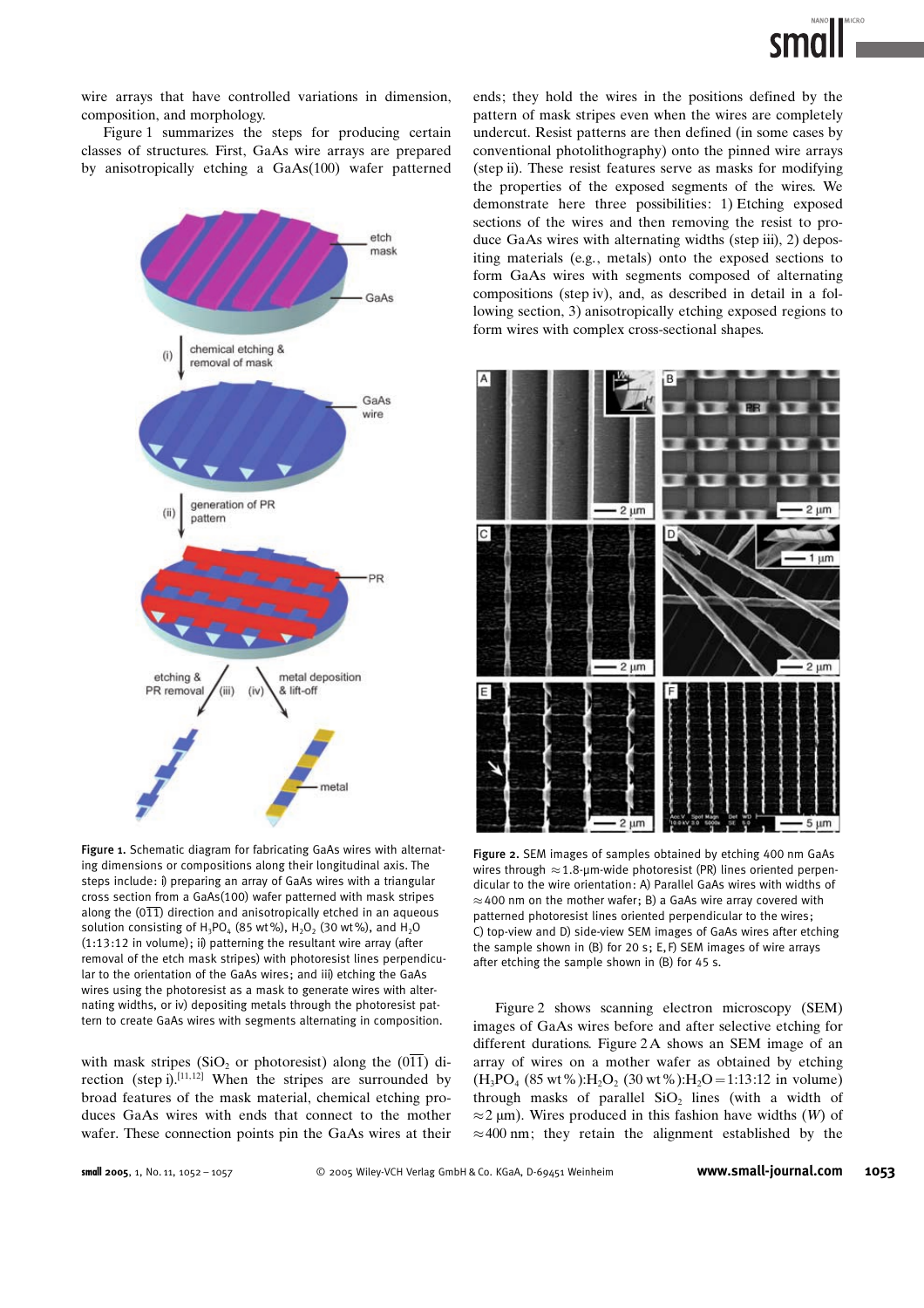# communications

photolithography. The difference between the widths of the nanowires and the  $SiO<sub>2</sub>$  mask stripes reveals that the chemical etching generates undercutting along with vertical etching. The anisotropic etching continues even if the wires lift off from the mother wafer. As a result, the widths of the GaAs wires can be decreased down to 50 nm by controlling the etching time.[11] The inset gives an SEM image of a broken wire, clearly showing its triangular cross section. The height  $(H)$  of this wire (i.e., the perpendicular distance between the sharp ridge released from mother wafer and (100) top surface) is  $\approx 650$  nm. To produce more complex structures, the mother wafer is spin cast with a photoresist film that can be patterned into lines perpendicular to the orientation of GaAs wires, that is, along the  $(0\overline{1}1)$  direction. Figure 2B shows a GaAs wire array covered with photoresist lines with widths of  $\approx 1.8$  µm and spacings of  $\approx 2.2$  µm. In this step, the thickness of the photoresist film must exceed the heights of the wires in order to generate continuous features. These photoresist lines serve as masks for etching the exposed sections of wires in the same etchant used to prepare the wires (Figure  $2A$ ). Figure  $2C$  and D present SEM images of products obtained by etching samples shown in Figure 2B for 20 s and then removing the photoresist. These images show that GaAs wires with triangular cross sections and alternating widths along their longitudinal axis can be prepared. As shown in Figure  $2C$ , the sections of the wires not coated with photoresist were etched anisotropically, with some undercut. The widths of these open sections were reduced, indicating that the side walls of each wire were also etched. Figure 2D shows a random assembly of several broken wires with their side walls facing the SEM detector. Unlike the uniform etching over the exposed (100) top surface, anisotropic etching of the side walls removes a layer of GaAs with a V-shaped profile. The inset shows that the triangular profile is retained during the thinning process. The angle between two side walls of the thinner section is similar to that of original wires, which indicates that the crystalline orientation of the newly generated surfaces are the same as that of the surface planes of the original wires. Such etching behavior might be ascribed to the combined effects of a high resistance of etching on the side walls and the intrinsic anisotropy of the etching. When a sample, such as that shown in Figure 2B, is soaked in etchant, etching initiates from the (100) top surface because this surface is more chemically active than the side surfaces. Because both edges have a higher probability of being etched than the middle part of the top surface of each wire, the vertical etching rate along side walls is higher than that of middle part. As a result, a thin layer of GaAs is peeled off from each side wall. According to the chemistry and crystallography involved in the anisotropic etching, a mesa-shaped profile rather than a reverse mesa is formed when mask lines are defined along the  $(0\overline{1}1)$  direction.<sup>[13]</sup> The orientation-related etching behavior causes the side walls to be decorated with V-shaped notches. Longer etching times continue to shrink the segments exposed to the etchant, thereby increasing the ratio between thicknesses of two adjacent sections of each wire. Figure 2 E and F show SEM images of a sample obtained by etching the GaAs wires shown in Figure 2B for 45 s, illustrating that the width of thinner sections (as indicated by the arrow) is  $\approx 120$  nm. The ratio between the widths of the thick and thin segments is  $\approx 3.4$ . Different lengths and spacings of these alternating width structures can be achieved easily by the use of appropriate photomasks. For example, segments with lengths of  $\approx$  5 µm were prepared with a mask consisting of parallel  $5 \mu m$  wide lines with spacings of  $5 \mu m$ . Figure S1 (see Supporting Information) shows SEM images of GaAs wires processed with this mask. Also, it is not necessary for each segment along the longitudinal axis of each wire to be the same.

Similar lithographic strategies can be used to achieve wires that vary in composition, by depositing functional materials onto their surfaces. For instance, the deposition of gold by electron beam evaporation on samples similar to that shown in Figure 2B, followed by liftoff of the photo-



Figure 3. Characterization of GaAs wires covered with alternating Au segments (thickness 40 nm): A, B) SEM images of a GaAs wire array on the mother wafer, with patterned Au stripes; C) SEM image of an individual GaAs wire with patterned Au stripes, resting on a Si wafer (inset: EDX spectrum of this wire, showing strong peaks for Ga, As, as well as Au); D) EDX mapping of Ga and Au over the wire shown in (C).

resist in hot acetone generates a structure shown in Figure 3A. The GaAs mother wafer with the wire arrays is decorated with parallel Au stripes which have a thickness of 40 nm. The triangular cross sections of the GaAs wires and the collimated flux of Au from the evaporator yields Au stripes that terminate at the edges of each wire. Figure 3B shows that each Au stripe on the mother wafer is divided into individual segments (as indicated by the ellipse) after the GaAs wires are moved from their original positions. The (100) top surface of each GaAs wire is modified with Au stripes along the longitudinal axis. These wires can be released from the mother wafer, dispersed into a desired solvent (e.g., water) and deposited onto other desired substrates by solution casting. Figure 3C gives an SEM image of an individual wire on an ultraflat Si wafer, clearly show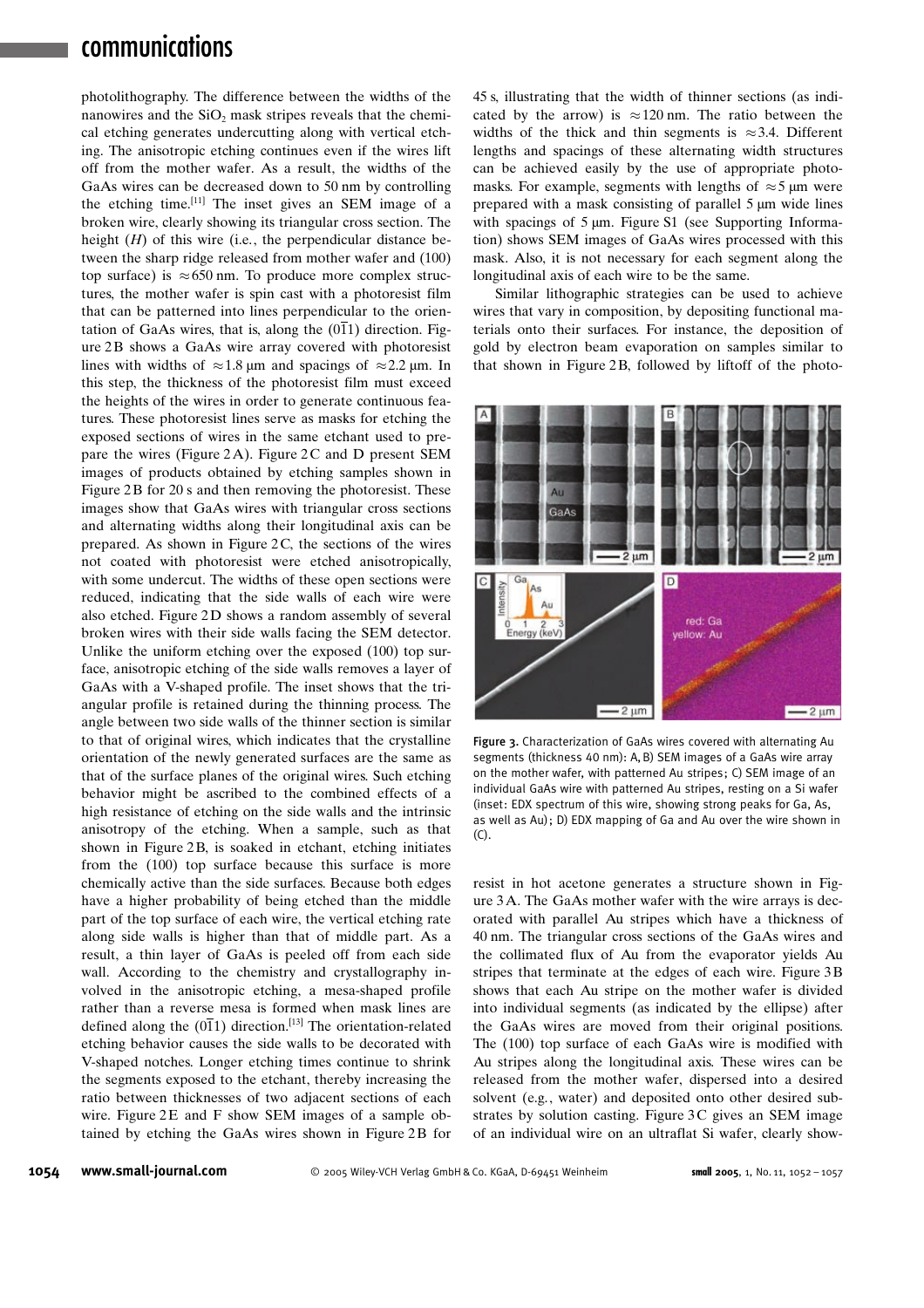ing the alternating thicknesses along its longitudinal axis. The thicker segments are modified with Au films on the GaAs(100) surface. An energy-dispersive X-ray spectrum (EDX) of this wire exhibits a strong peak for Au as well as that of Ga and As. EDX mapping (see Figure 3D) of Au and Ga over this wire for 2 h confirms that each GaAs wire has alternating compositions (i.e., with or without a Au film) along its longitudinal axis.

Au films have unique surface plasmon resonance features,[14] which might couple with the optical responses of GaAs nanowires to modulate characteristics (e.g., peak shape or peak intensity) of their spectra. The metal can also



Figure 4. Photoluminescence of GaAs nanowires modified with alternating Au thin films (as shown in Figure 3): A) Spectral curves collected by illuminating the positions with (dotted curve) and without (solid curve) Au coverage; B) relationship between the area of the peak defined from 875.1 to 881.6 nm and the position along the longitudinal axis of the wire shown in the inset of (A).

quench photoluminescence and block incoming light that can stimulate light emission. Figure 4 shows the emission of an individual GaAs nanowire with Au stripes (the same as those shown in Figure 3), as excited with a confocal setup using a wavelength of 785 nm and a spot size of 0.6  $\mu$ m. The inset of Figure 4A presents an optical image of such a nanowire (length of  $\approx 25 \text{ }\mu\text{m}$ ), clearly showing the alternating contrast associated with the Au. The bright and dark segments correspond to GaAs with and without the Au film, respectively. The emission spectra collected from GaAs nanowires modified with and without the Au film (Figure 4A) indicate that the deposition of a Au film on the surface of the GaAs nanowires has no significant influence on the position of the emission bands. On the other hand, the Au films decrease the overall emission intensity as well as the relative intensities of the peaks. We calculated the area of the strongest peak (i.e., the peak from 875.1 to 881.6 nm as indicated by the arrow in Figure 4A) of a series of fluorescent spectra, which were obtained by scanning the laser beam along the longitudinal axis of the wire shown in Figure 4A. The dependence of the integrated peak area on the translation distance  $(d)$  is presented in Figure 4B, indicating the periodic peak-to-valley variation. The result clearly shows that the periodicity, that is, the average distance between adjacent peaks (or valleys), is  $\approx$  4  $\mu$ m, which is consistent with the geometry shown in Figure 3. Integrated areas of other peaks also show the similar periodic variation along the longitudinal axis of this nanowire. This kind of composite wire structure might find use in optical applications. For example, the modulation of optical properties of these classes of GaAs nanowires makes them potentially useful as "barcode" structures.<sup>[15]</sup> In addition, the distinct surface chemistry of GaAs and Au enables one to easily modify these nanowires with different molecules for potential applications in various areas, such as sensing and photonics.

The same procedures can be used with other materials that can be patterned by liftoff. In addition to Au, magnetic materials (e.g., Ni) and semiconductor materials (e.g.,  $TiO<sub>2</sub>$ ) were also patterned on GaAs nanowires. These wires can be thermally annealed to diffuse the deposited materials into the GaAs lattice to form alloys.<sup>[16]</sup> Solution-based materials, such as spin-on-glass<sup>[17]</sup> and thiol molecules,<sup>[18]</sup> can be spincast (or self-assembled) onto the substrate shown in Figure 2 B to generate GaAs wires with alternating doping concentrations and surface chemistries along their longitudinal axis. This "top-down" approach provides a facile route to the large-scale fabrication of semiconductor nanowires with alternating properties (i.e., dimension, composition, and surface chemistry) along their longitudinal axes.

This technique can also be used to tune the cross section (or transverse axis) of GaAs nanowires from simple triangular to complex irregular profiles. For example, GaAs nanowires with a cross section exhibiting a doublet profile can be prepared via the process depicted in Figure 5. First, a GaAs nanowire array is fabricated through anisotropic etching of a GaAs $(100)$  wafer using patterned SiO<sub>2</sub> stripes as etch mask. This wire array can be transferred to a piece of flat poly(dimethylsiloxane) (PDMS) stamp, which is slightly oxidized in the atmosphere of oxygen plasma, based on the formation of covalent siloxane bonds (Si-O-Si) between the  $SiO<sub>2</sub>$  mask stripes and the PDMS stamp (step i).<sup>[11]</sup> The surface of the PDMS stamp with GaAs wires is then spin cast with a layer of photoresist (PR) with a thickness less than the height  $(H)$  of the GaAs wires, resulting in the formation of a photoresist film with very thin thickness at the sharp edges of the GaAs wires (step ii). Placing a pristine flat PDMS stamp (with a hydrophobic surface) against the photoresist film and peeling off this stamp will expose the sharp ridges of the GaAs wires because strong hydrophobic–hydrophobic interaction exists between the PDMS and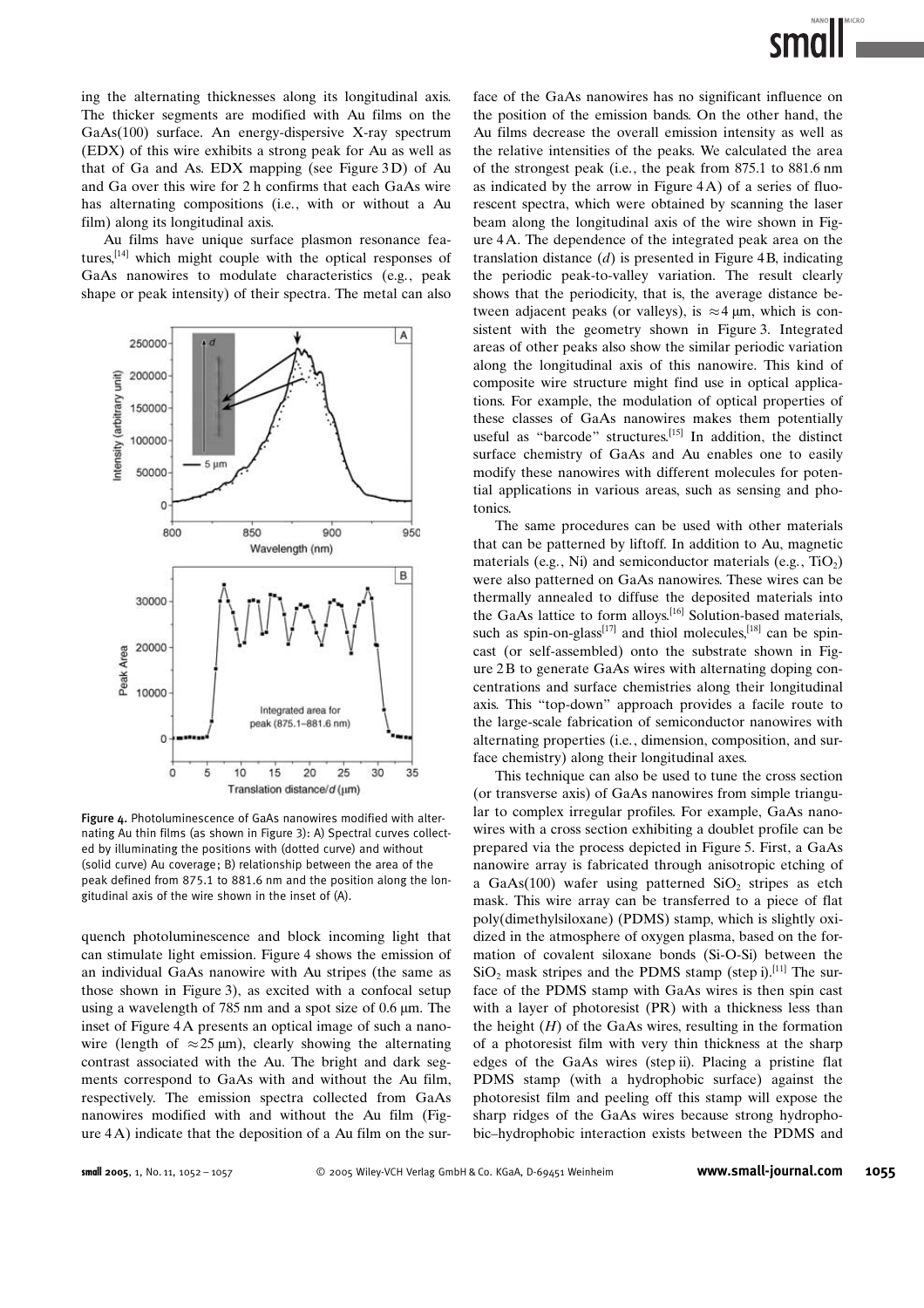# communications



Figure 5. Schematic process for fabricating GaAs wires with doublet cross sections from wires with triangular cross sections, that is, a singlet profile. An array of GaAs wires with triangular cross sections is first fabricated from a GaAs wafer patterned with  $SiO<sub>2</sub>$  mask stripes through the process shown in Figure 1, step i. The resultant wire array is transferred to the surface of an oxidized flat PDMS stamp through chemical bonding formed between PDMS and  $SiO<sub>2</sub>$  (step i). The PDMS stamp with GaAs wires is spin-cast with a thin layer of photoresist (PR) and another pristine flat PDMS stamp is placed against the photoresist layer (step ii). Peeling off the new PDMS stamp exposes the ridges of the GaAs wires (step iii). Further chemical etching (step iv) and removal of the photoresist (step v) leave GaAs wires with a doublet cross section on the PDMS stamp.

the photoresist (step iii).<sup>[12]</sup> The photoresist film left on the PDMS stamp with GaAs wires is then hard-baked to

become solid enough to serve as an etch mask. Anisotropic etching of the GaAs wires through their opened ridges generates Vshaped trenches (step iv). Removing the photoresist with acetone leaves clean wires bonded to the PDMS stamp through the  $SiO<sub>2</sub>$ stripes (step v). The resultant wires can be collected in a liquid dispersion by etching the  $SiO<sub>2</sub>$  stripes with diluted HF solution.

Figure 6 shows SEM images of structures associated with the fabrication of GaAs wires with doublet cross sections. The SEM image in Figure 6A shows a PDMS-supported GaAs wire array with their ridges uncovered with photoresist (i.e., a structure similar to the illustration shown in the bottom-right section of Figure 5). The continuous bright lines indicate that the photoresist layer on the sharp edge of each GaAs wire is completely removed. The weak contrast on both sides of each bright line indicates that the side walls of the wires are shielded with photoresist. The edge of broken photoresist film (arrow) shows that the thickness of the photoresist film is less than the height of the GaAs wires (500 nm versus 650 nm). Anisotropic etching of this sample in  $H_3PO_4/H_2O_2/$ H2O solution splits the single ridge into two separate ridges. Figure 6B shows an assembly of GaAs wires obtained by etching a sample like the one shown in Figure 6A for 25 s. Note the formation of V-shaped trenches. Close observation (inset) reveals that the topography of the V-shaped groove is not uniform or flat. Surface fluctuation might be attributed to the roughness of the side walls of the GaAs wires. The wire indicated by the arrow highlights the wavy surfaces that can occur. Because the roughness of the side walls originates from the edge roughness of the mask stripes, $[12]$  the quality of GaAs wires can be further improved by decreasing the width variation of mask stripes along their longitudinal axes. The morphology of wires like those shown in Figure 6B was also mapped using atomic force microscopy  $(AFM; see Figures 6C and D).$  The increased lateral dimensions compared to the SEM images are likely due to effects of tip convolution.[19] The spacing between the two peaks of doublet cross section can be increased by increasing the etching time. Sufficiently long etching times split an individual wire into two separate wires. Figure  $6E$  shows the result after the sample shown in Figure 6A had been etched for 60 s. This image shows that each GaAs wire with a triangular cross section is transformed into two smaller wires with similar cross sections.



Figure 6. Evolution of GaAs wires with a doublet cross section from GaAs wires with a triangular cross section: A) SEM image of triangular GaAs wires embedded in photoresist with only their sharp ridges uncovered; B) SEM and C) AFM images of GaAs wires with doublet cross sections obtained by etching the sample shown in (A) for 25 s; D) Line-cut curve of the AFM image along the white line in (C), revealing the doublet profile; E) SEM image of a sample obtained by etching the sample shown in (A) for 60 s, showing that each GaAs wire can be split into two smaller wires.